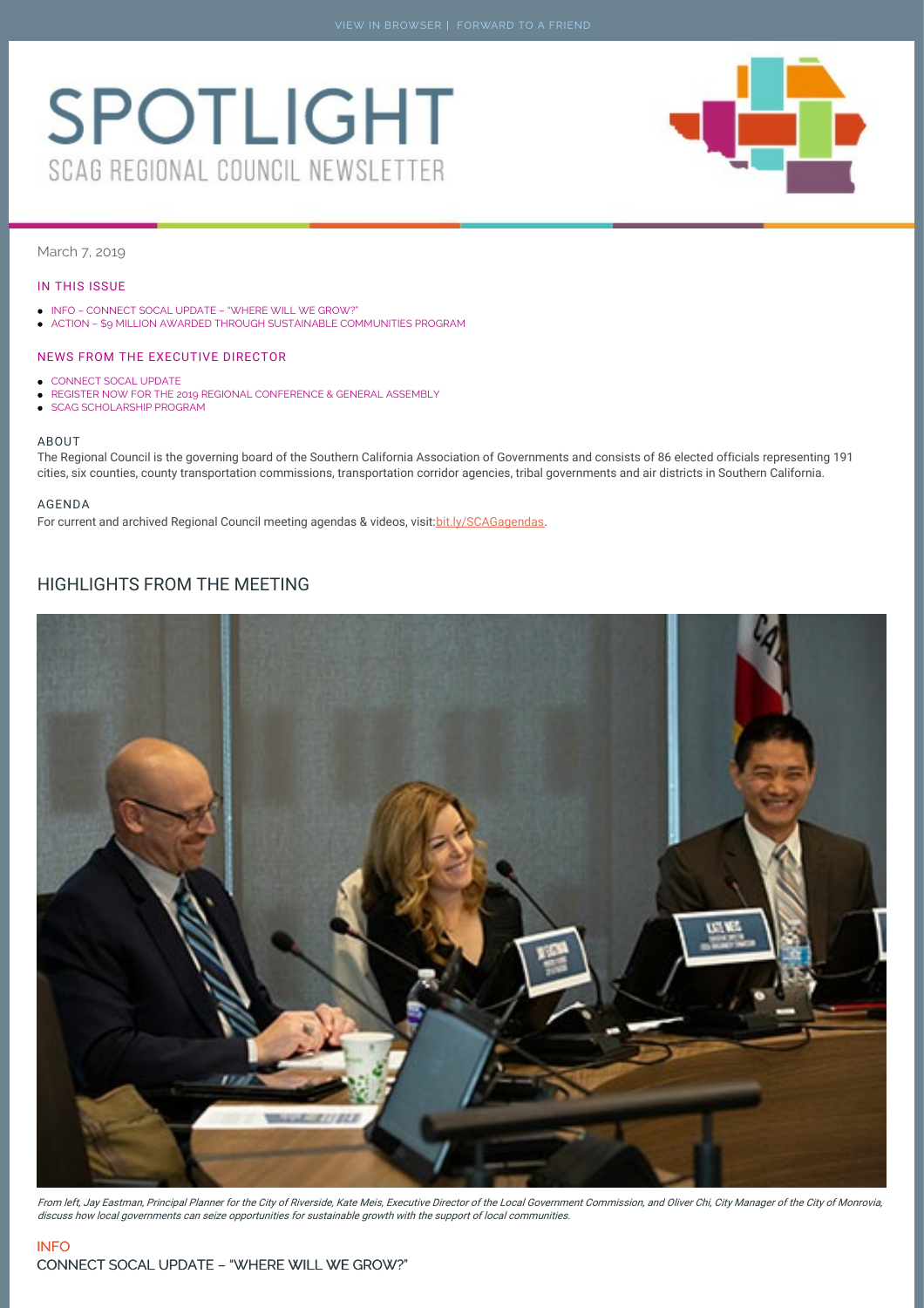Today SCAG held the second in a series of Joint Policy Committee meetings designed to provide members with a greater understanding of Connect SoCal the 2020-2045 Regional Transportation Plan and Sustainable Communities Strategy. The theme of today's meeting—"Where will we grow?"—focused on resource conservation, housing demands, and economic expansion while adapting to a rapidly changing climate. Based on input provided by local cities, it is estimated that the six counties in the SCAG region will collectively add 3.6 million people and 1.6 million jobs by 2045. Given these growth projections, finding solutions for our region's challenges necessitates thinking beyond jurisdictional boundaries. As our region's population and employment continue to increase through 2045, where should 3.6 million new people and 1.6 million new jobs be located to achieve regional goals and maintain our quality of life?

As part of the Joint Policy Committee meeting, SCAG Planning Director Kome Ajise gave a presentation on the region's historical growth patterns while discussing the need for the region to grow sustainably given constraints such as transportation infrastructure, geography and areas prone to wildfires. His presentation was followed by a panel of policy experts and practitioners to discuss how local governments can seize opportunities for sustainable growth with the support of local communities. Kate Meis, the Executive Director of the Local Government Commission, provided insight on how leaders can create healthy, walkable and resource-efficient communities. Monrovia City Manager Oliver Chi elaborated on how to link local growth opportunities, mobility options and community needs. The City of Riverside's Principal Planner Jay Eastman provided examples about how one of the region's fastest growing cities balances housing needs and transportation challenges.

The Joint Policy Committee meeting in April will further build on the discussion by addressing the transportation choices that will be required to connect our region to employment centers, recreation and entertainment. Feedback from these meetings will inform the policies, strategies and investments included in the draft Connect SoCal plan, anticipated for release in fall 2019. For the latest details on the plan's development, visit [connectsocal.org](http://connectsocal.org/Pages/default.aspx).

# **ACTION**

# \$9 MILLION AWARDED THROUGH SUSTAINABLE COMMUNITIES PROGRAM

The Regional Council today approved up to \$9 million in awards for the Sustainable Communities Program, a SCAG-administered multi-year program designed to support and implement the policies and initiatives of the 2016-2040 Regional Transportation Plan and Sustainable Communities Strategy. The proposals approved for funding will provide much-needed resources to local jurisdictions' sustainability planning efforts, promoting reliable and efficient mobility for people, goods and services while meeting the State of California's ambitious greenhouse gas reduction goals. The funding recommendations align with the geographic equity targets established in the Regional Active Transportation Program guidelines and provide resources to all eligible applications submitted in the Integrated Land-Use and Green Region categories. Information about the program and a listing of the approved projects can be found [here](http://bit.ly/2SLFGlr).